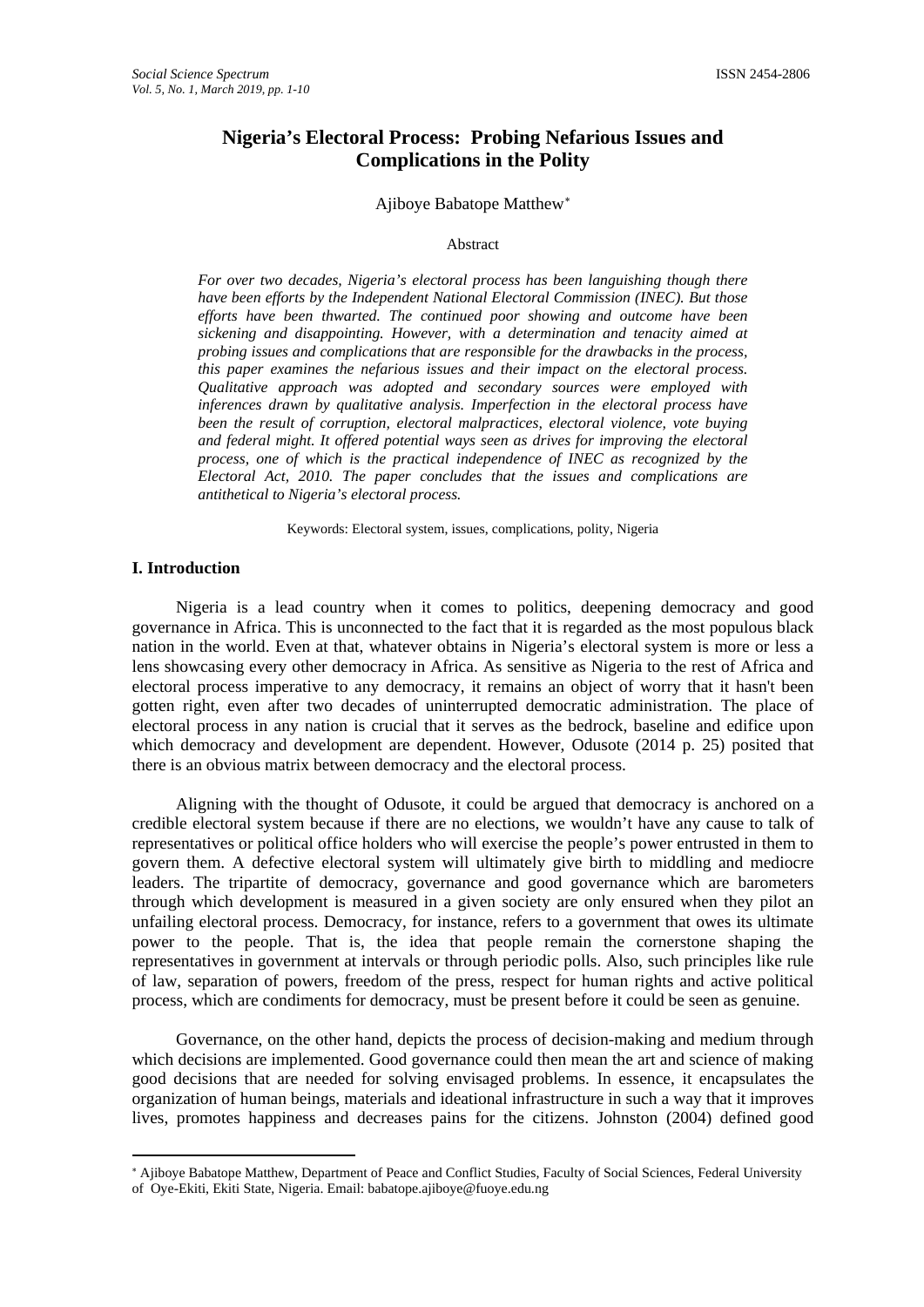governance as a competent management of a country's resources and affairs in a manner that is open, transparent, accountable, equitable and responsive to people's needs.

However, a foundation for the aforementioned concepts of democracy and good governance is the country's electoral process. Stressing the dysfunctional in Nigeria's electoral process, the Transition Monitoring Group (2005: 13) argued that it is widely believed that at the root cause of corruption, lack of due process, insensitivity and impunity on the part of government functionaries is a deformed or rather an uninformed electoral process. This has been the tradition in Nigeria ever since the 1999 general election which was the first election after returning from the military government. Amazingly, this giant country in Africa is still engulfed and hampered by countless anomalies in her electoral process which is a consequential factor responsible for the emergence of mediocre leaders.

Elections conducted from 1999 to 2019 were marred by anomalies. In the words of Onu (2005 cited in Nnamani 2014), "Elections in Nigeria have continued to recycle in a vicious violence and unmitigated manipulation especially from the political elites". Even the INEC, the body saddled with the responsibility to conduct elections that will be acceptable by all and sundry, is not left out of these menaces. For instance, Kayode Idowu of the editorial review of *The Nation* newspaper opined that with just a few months to the polls of 2007, the INEC led by former Chairman Prof. Maurice Iwu failed to unveil a programme for fair and pluralistic contest by the aspirants (*The Nation*, May 17, 2010).

Almost a decade down the lane, the same level of unpreparedness was exhibited by it that led to the postponement of the 2019 general election by two weeks. Before this, the words of Kayode Idowu reverberated in the words of Prof. Jibrin Ibrahim, Chair of the editorial board of *Premium Times* newspaper "It was particularly unfortunate that the Commission covered up its unpreparedness and deceived Nigerians and indeed the world that it was ready when it was not". He stressed further that INEC also angered all stakeholders by refusing to postpone the polls until just five hours to the elections (*Premium Times*, February 22, 2019).

Owing to this lackadaisical preparation on the part of this institution and the shaky electoral system, one need not be further told that the output of the product (leaders) of the system who found their ways into the corridor of power has not been something different from disappointment. However, these lapses and inconsistencies in the electoral process have had much influence on the society which has been at the receiving end of such leadership because the people have been raped and denied of qualified, endowed and popular personalities who would have transformed the society. Based on the irregularities in the system which has inadvertently led to no tangible transformation in the society, the paper attempts, amongst other things, to examine the nefarious issues and complications confronting the system and comes out with possible ways of improving it.

## *Objectives of the study*

Objectives of the study are to briefly discuss the electoral process, examine the history of the electoral institution, examine the issues and complications in the electoral process, and proffer potential ways of improving it.

# *Research methodology*

Secondary sources were used for data collection. They were library sources like books, journals, magazines, conference papers and other works. The internet was also found helpful for the inquiry. The gathered data were critically analysed which subsequently led to a conclusion.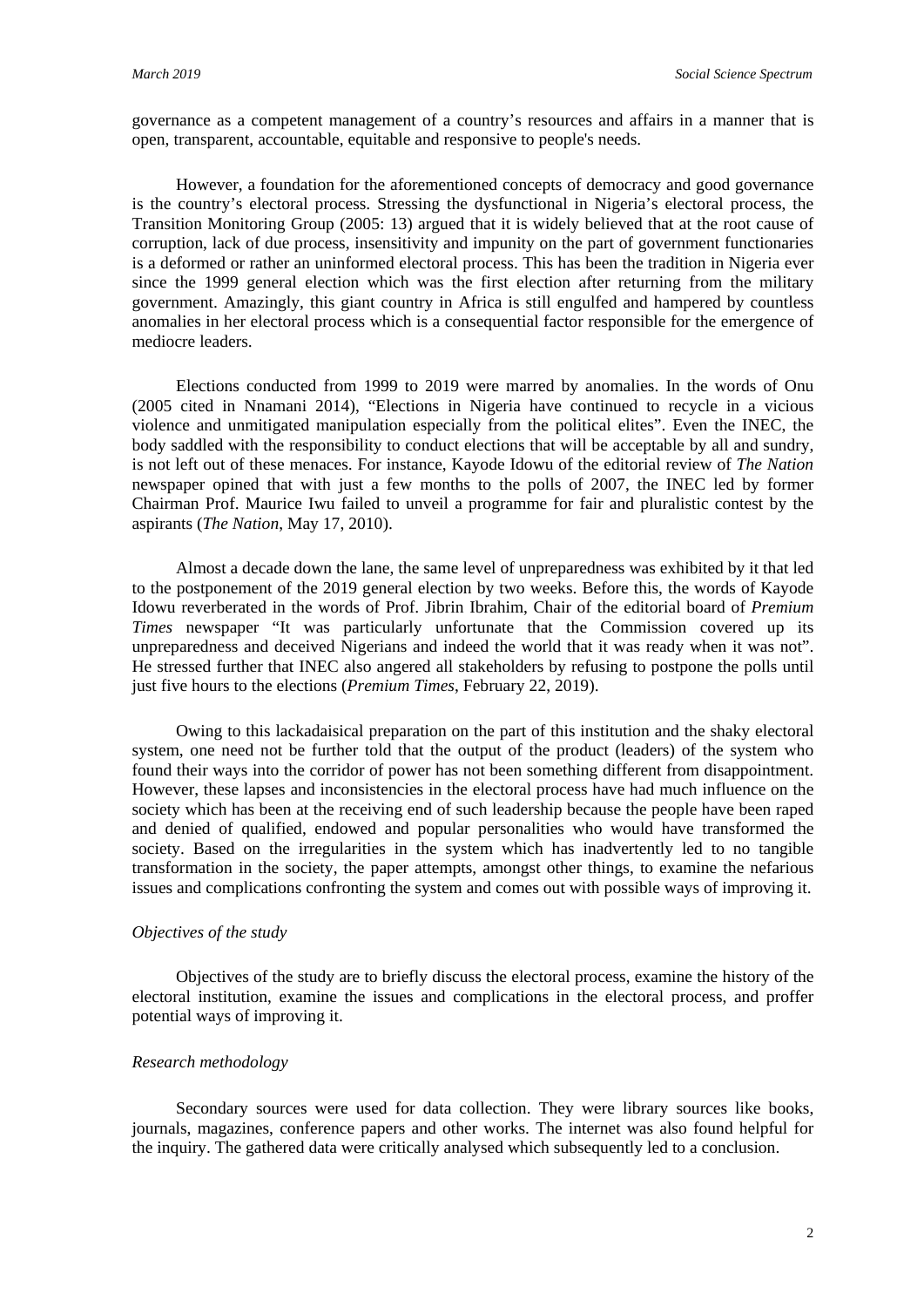#### *Significance of the study*

The inquiry centres on nefarious issues serving as the malaise in the electoral process and how it could be curtailed to improve and strengthen the electoral process. It will also be of immense value to the existing knowledge, especially in the fields of political, security and developmental studies. It will further be handy for policymakers, stakeholders and scholars eager to see a better electoral process.

#### *Scope of the study*

The study covers the elections from 1999 to 2020. The general election of 1999 was taken into consideration because it was the first election conducted in the country after a long period of military rule.

## **II. Dialogue on Electoral Process**

The electoral process is a holistic process that includes earmarking constituencies, registration of voters, identifying political parties to be voted for, voting, counting of votes, declaration of election results and petitions arising from election results entertained at the specialized or dedicated courts or tribunals. Electoral process just like a building plan that showcases the roadmap of the actualization of a building could be said to be the blueprint detailing every process that election has to undergo for its actualization and credibility. Amadu (1989) observed, "The election process begins with the delimitation of constituencies or electoral districts; it progresses through the intervening stages and terminates with the final adjudication of election disputes or petitions at an ordinary court or election tribunals" (p. 7).

However, giving a more encompassing opinion of what the electoral process denotes, Nnamani (2014: 79) argues that it refers to all the pre- and post-election activities without which election is meaningless. He additionally stated that these include the registration of political parties, review of voters' registers, delineation of constituencies, resolution of electoral disputes, return of elected representatives and swearing of elected representatives. Looking at it from another perspective, it is an essential core on which a society rests. For instance, Okwechime (2007: 2) opined that "… the electoral process is the foundation of any civil society". To make the foundation healthy, the enactment of an electoral act that regulates such a process is required.

# *Electoral Act*

It refers to the legal framework that ensures elections are supervised, conducted and managed within the principles stipulated in the laws contained in its framework. Putting differently, the Act refers to the laws that regulate the conduct of every election in the country. Federal, state and local council bodies are to follow the stipulated procedures. Therefore, the pillar upon which the electoral process rests is the Act which is the latest electoral law in the country. Several provisions are stipulated under it, some of which are:

- Part I: Establishment and functions of the Independent National Electoral Commission (INEC). This section not only recognizes the INEC as the only body saddled with the responsibility of conducting elections in the country but also ensured some degree of independence to it by establishing a special fund for it.
- Part II: Staff of the Commission.
- Part III: National register of voters and voters' registration.
- Part IV: Procedure at election, that is, days of election, postponement of election, announcement of election results, oath of neutrality by election officers, et cetera.
- Part V: Power of the Commission to register political parties, election expenses of political parties, limitations broadcasts and campaigns by political parties and others.
- Part VI: Procedure for election in area.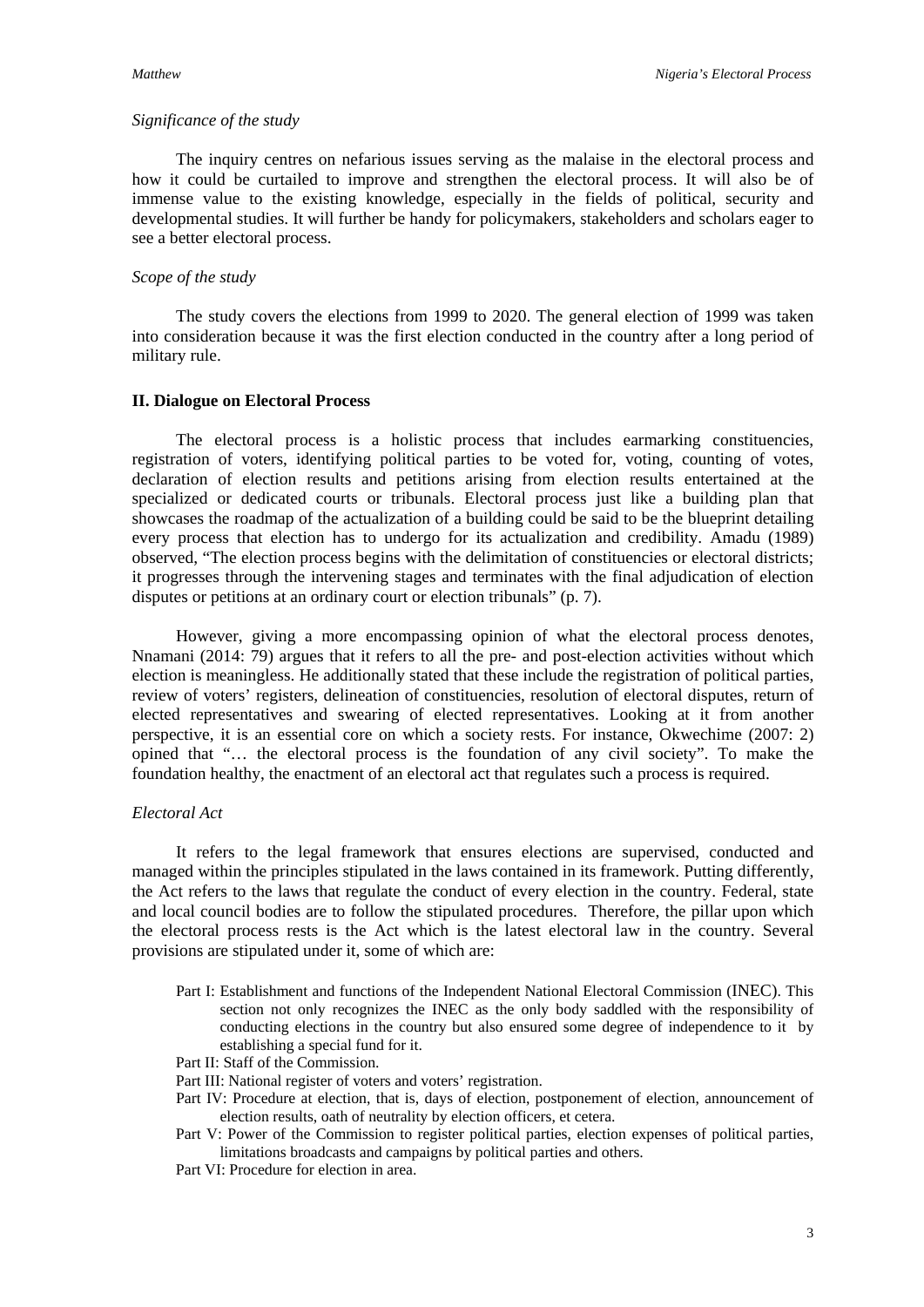- Part VII: Electoral offences relating to registration, nomination, disorderly behaviour at political meetings, etc.
- Part VIII: Determination of election petitions like proceedings to question an election, time for presenting election petition, persons entitled to present election petitions, et cetera.
- Part IX: Miscellaneous matters like secrecy of ballot, inspection of documents, civic education by the Commission, regulations, et cetera.

## **III. History of Electoral Institutions in Nigeria**

Okpeh (2009) rightly observed that between 1954 and 2009, the country had a total of eleven electoral bodies. Nigeria achieved independence from the British Colonial administration on October 1, 1960. However, there had been an electoral commission even before that as there were pre-independence elections. For instance, the 1959 general election though a parliamentary election was conducted on 12 December 1959 by the Electoral Commission of Nigeria headed by British administrator Ronald Wraith. According to the website of INEC, the origin of electoral bodies in Nigeria can be traced to the period before independence, when the Electoral Commission of Nigeria (ECN) was established to conduct general elections in 1959. The Federal Electoral Commission (FEC), established in 1960, conducted the immediate post-independence federal and regional elections in 1964 and 1965 respectively [\(www.inecnigeria.org.](http://www.inecnigeria.org/) Retrieved on 2 April 2020).

After independence, some electoral commissions emerged. The first post-independence national election took place in 1964 and the government lasted until 15<sup>th</sup> January, 1966. However, between 1966 and 1998, there were seven military regimes and two democratic elected administrations. The National Electoral Commission (NEC) was replaced in the early 1990s by the National Electoral Commission (NECOM) which was subsequently replaced in 1998 by the.

The military coup of  $15<sup>th</sup>$  January, 1966 led to the termination of the Federal Electoral Commission (FEC) headed by Chief Ayo Esua. In 1978, under the regime of General Olusegun Obasanjo, the Federal Electoral Commission (FEDECO) under the chairmanship of Chief Michael Ani who was later succeeded by Justice Victor Ovie Whisky, was initiated as the new electoral body. It supervised the elections of 1979 which brought in Alhaji Shehu Shagari as the first executive president and signalled the second Republic. It also conducted the general elections of 1983 which retained Shehu Shagari at the helm for the second term. Shortly after the inauguration of Shehu Shagari for the second term in office, there was another military takeover by General Mahammadu Buahari on 31<sup>st</sup> December, 1983. The regime was subsequently overthrown by the military junta in a palace coup led by General Ibrahim Babangida on 31<sup>st</sup> December, 1985.

After two years in office, the military president set up the National Electoral Commission (NEC) headed by Eme Awa in 1987, with the authorization of organizing elections meant to fulfil the transition programme of General Babangida which was targeted at returning the country to civilian dispensation. In 1993 NEC as the umpire conducted the general election which was widely believed to have been the freest and fairest election in the country. The presidential candidate of the Social Democratic Party (SDP) MKO Abiola won the election with a clear margin. However, the election was annulled, so the inauguration of the new democratic government didn't see the light of the day for the reasons best known to the then military president, General Ibrahim Babangida. To justify his calculation, General Babangida on  $26<sup>th</sup>$  August, 1993 constituted the Interim National Government (ING) headed by Chief Ernest Adegunle Shonekan.

Barely 84 days in office, General Sanni Abacha staged another coup which led to the demise of the Interim National Government on  $17<sup>th</sup>$  November, 1993. Just after being two years in office, the military government dissolved the NEC in 1993, establishing the National Electoral Commission of Nigeria (NECON) with Okon Uya as chairman, succeeded by Chief Sumner Dagogo – Jack in December 1995 with the directive to organize another election. It conducted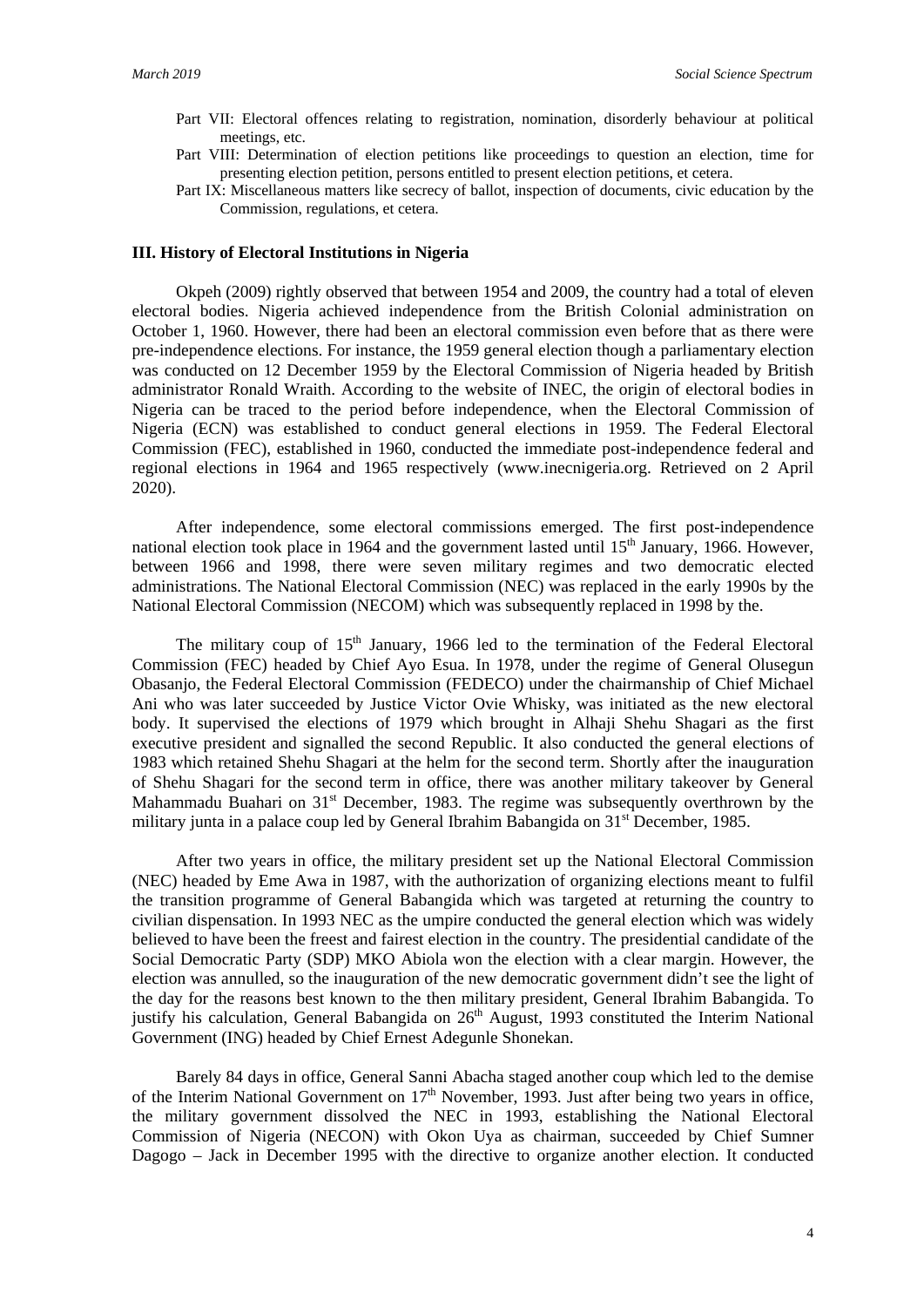election for Local Government Councils to National Assembly. Those elected were ineffective till the death of General Abacha on  $8<sup>th</sup>$  June, 1998 upon which the whole process was aborted.

In 1998, the military administration of former Head of State, General Abdusalam Abubakar dissolved the NECON and established the INEC with Justice Ephraim Akpata as chairman. It organized transitional elections that ushered in the Fourth Republic on 29<sup>th</sup> May, 1999. According to the Official website of the Commission, "… as a permanent body, INEC comprises the workforce recruited since 1987 under the defunct National Electoral Commission (NEC). Its presence has been established in all the 36 states, the Federal Capital Territory as well as in the 774 Local Government Areas of Nigeria [\(www.inecnigeria.org.](http://www.inecnigeria.org/) Retrieved 2 April 2020). Even with its offices established across the Federation plus the various reforms aimed at repositioning the Commission to hold credible elections capable of sustaining Nigeria under a democratic rule, there exist nefarious issues derailing the system and may prevent it from achieving its goal of credible polls in the nearest future.

# **IV. Discussing Issues and Complications in Nigeria's Electoral Process**

The electoral process in Nigeria is not devoid of issues which have affected the electoral process. They have posed more problems. For instance, Omoregbe quoted St. Augustine as saying:

"Remove justice and what are kingdoms but gangs of criminals on a large scale. What St. Augustine means here is that justice is so essential to government that without justice, there can be no government" (Omoregbe, 1993:127).

We too can paraphrase and say in the Augustinian manner that remove nefarious issues from the electoral process in Nigeria and what is governance but a tool in the hands of endowed and dexterous people on a large scale. However, this has remained a utopia to Nigerian society as no doubt the country is wallowing in electoral catastrophe, subsequently giving room for unscrupulous politicians to have an easy access to the seat of power. Conversely, Nwosu (2006) argued:

"The lack of accountability on the part of elected officeholders in Nigeria is easily discountenanced by the incumbents. Their brazen alibi is that people's votes did not bring them into office, so, accountability to voters is irrelevant. Indeed, candidates who receive the most votes can be denied victory… As a result, seeking access to state power becomes a contest without rules".

Some of the nefarious issues in the electoral process in Nigeria are the following:

# *The issue of corruption*

The term corruption is not a system-specific phenomenon but a universal one. The term has different forms or manifestations. This could include graft or embezzlement of public funds, stealing of state property, offering of a bribe to obtain undue or unmerited favour, extortion, nepotism and others. Many of these practices are common and prevalent among the Nigerians. This was summarized in the words of the former Premier of Western Region, Chief Obafemi Awolowo, who said:

"Since independence, our governments have been a matter of few holding the cow for the strongest and most cunning to milk, under those circumstances, everybody runs over everybody to make good at the expense of others" (Awolowo, 1979 cited in Adesote and Abimbola, 2012. p. 84).

No wonder, the country has always been consistently rated as one of the most corruptionridden nations in the world by Transparency International. A subset of this scourge, electoral corruption, is seen by many people as one of the major impairments facing the electoral process in the country. It subverts the will of the people and concentrates power in dishonest hands. Making a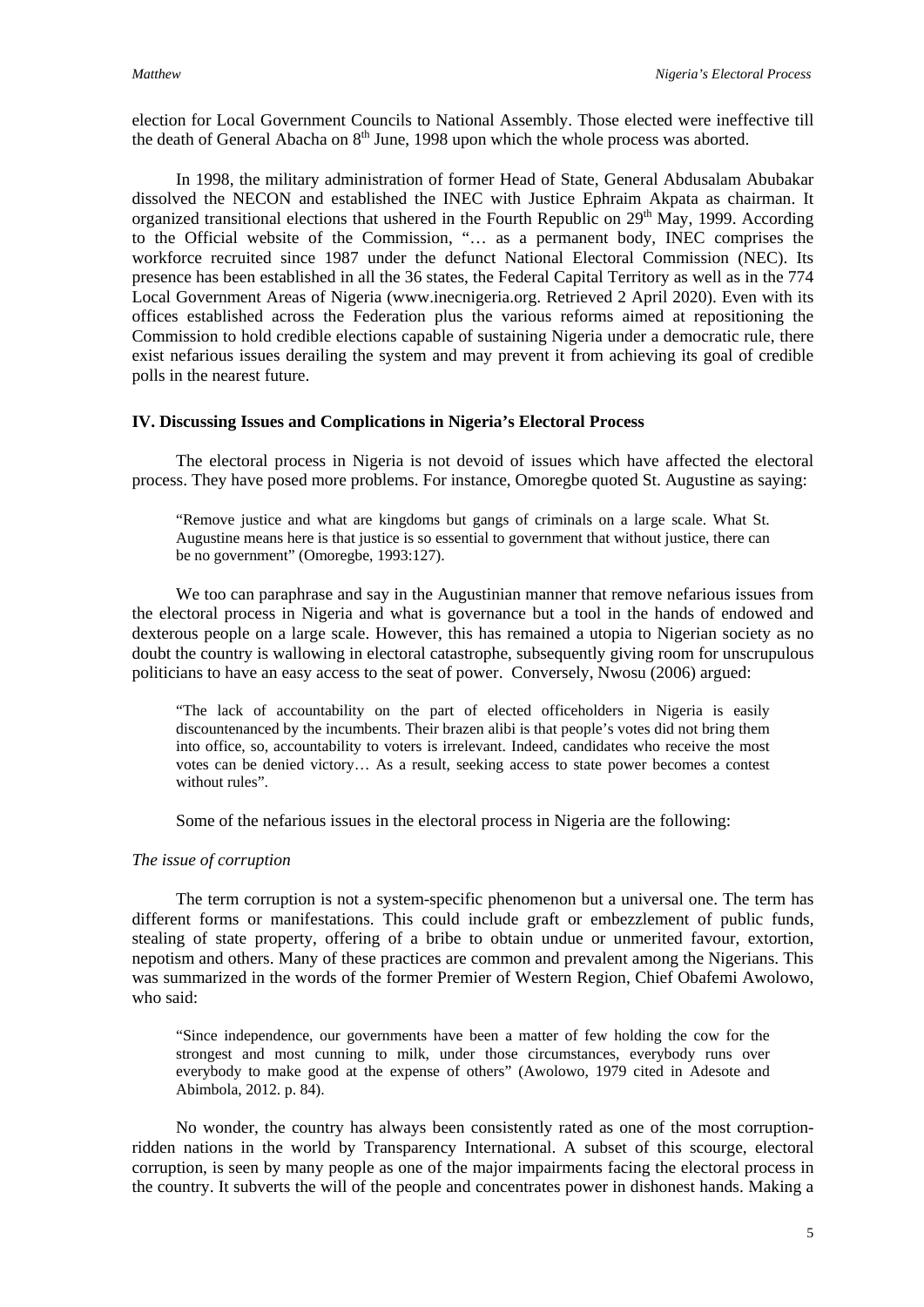case of how corruption threatens Nigeria, its election and also a herculean task for his administration, President Muhammadu Buhari noted:

"As president, I have tried to judiciously exercise the trust vested in me to combat the problems of corruption, insecurity and an inequitable economy. All are important. But amongst them, one stands above the others as both a cause and aggravator of the rest. It is, of course, corruption" [\(www.pulse.ng.](http://www.pulse.ng/) Retrieved 4 April, 2020).

Be that as it may, even the exclusive prerogative of the president in hiring and firing of the chairman and members of the Commission doesn't exempt the revered office from contributing to this anti-societal ill. The fact of a visible pressure of the chairman's appointment being at stake can also influence its decision in the president's favour. In a similar assertion, Salahu (2015. p. 268) opined,

"As the president appoints, he has the power to terminate such appointments. Thus, for the sake of appointment and security of tenure of the commission, members are easily manipulated by the president and his agents who appoint them. Where for such commissioner's show uncompromising attitude, irrespective of the statutory provision of five years tenure got removed. This has been responsible for the constant reconstitution of the body. More so, some of the appointees are card-carrying members of the president's party or in other ways got appointed through an influential individual. For instance, Dr. Guobadia and Professor Maurice Iwu (who) led commissions in preparation for 2003 and 2007 elections had many of its commissioners to be card-carrying of the ruling party."

Expressing his opinion on how electoral corruption could be detrimental and spell doom for the society, the acting Chairman of Economic and Financial Crimes Commission (EFFC) Ibrahim Magu speaking through the Secretary of the Commission Ola Olukoyede at the National Policy Dialogue on Eradicating Electoral Corruption argued,

"A government that pays its way into power is hardly expected to be accountable; its priority upon assumption of office would be how to recoup its investment. That is the open sesame to corruption in public life, a phenomenon that has held us down as a nation" [\(www.allafrica.com.](http://www.allafrica.com/) Retrieved 4 April 2020).

This difficulty, identified by scholars as being responsible for the slow pace of development and also behind stunted growth in all sectors, is exemplified in the words of Dike (2003:1) when he asserted that "… the money induced political power struggle has a corrosive effect on the political process. However, the relationship between money, politics and corruption could be summed up as moneybag + politics = corruption".

# *Malaise of electoral malpractice*

Another salient issue engulfing Nigeria's electoral process is the strategy of electoral malpractice. The phenomenon is death-defying and precarious for the system. Electoral malpractices refer to unacceptable and unethical dealings, attitudes and behaviours that typically pan out during pre-election and post-election periods. Additionally, it could also mean actions or deeds that are strategically fathomed to undermine, violate and truncate the laid down rules of the Electoral Act. However, electoral malpractices are usually perpetrated through the connivance of entities like politicians, security agencies and electoral officials. Uduma and Emerole (2015. pp. 74-75) observed,

"At elections, tales of stuffed voters' cards into ballot boxes, and outright and open bribery of electoral officials have become household issues. From the 1959 elections which were observed as relatively free and fair, carried embryo of the degeneration and that has come to perpetually afflict the country's electoral process to date".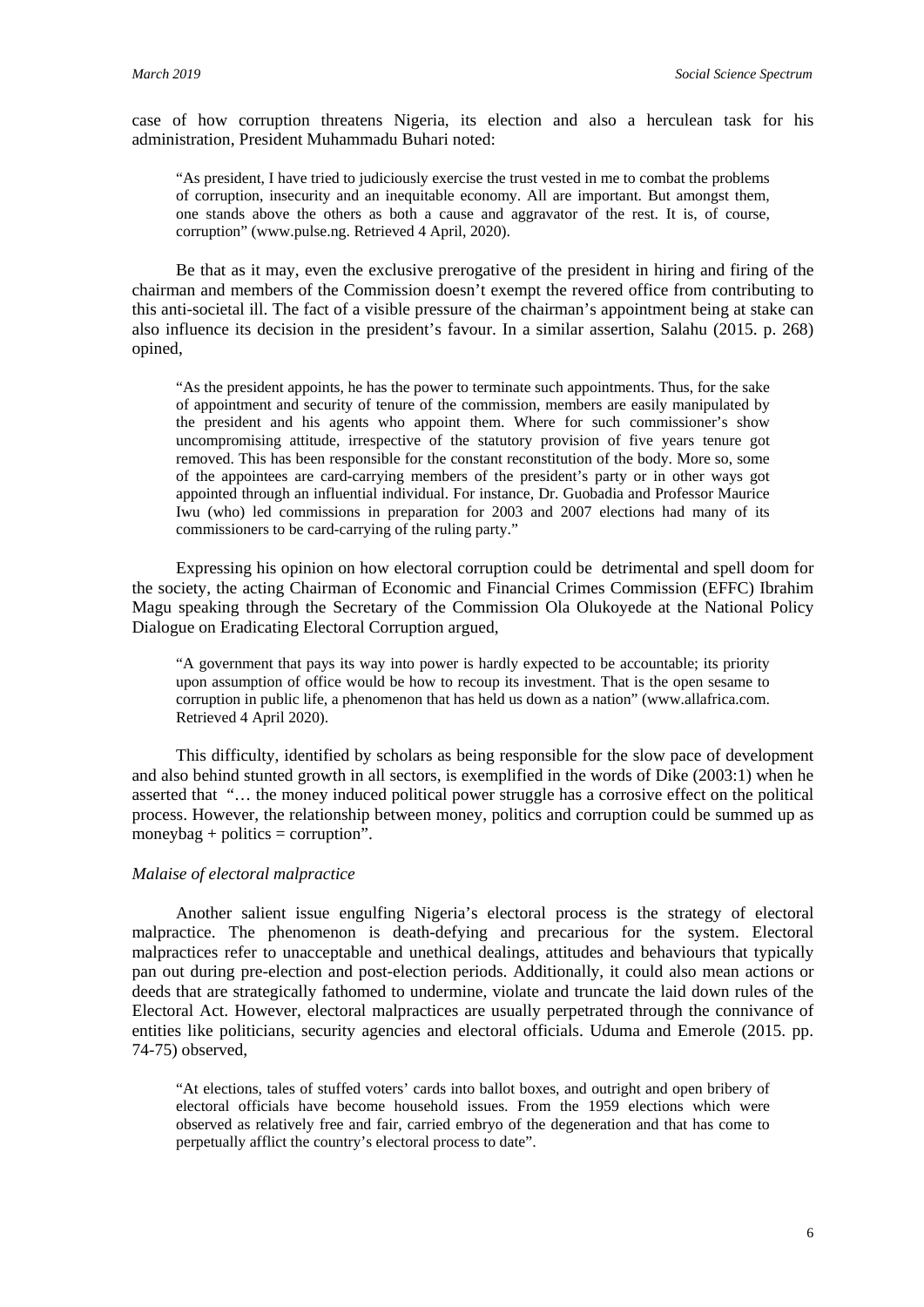This connivance is a self-centred and selfish agenda geared towards manipulation of election results in an unpopular candidate's favour in the contest. Ejigbile (2015) remarked succinctly that all candidates and political parties are always out to win votes, and they would wish to catch votes even when they know that they are not embraced by the people. The desperation on the part of electoral officials at subverting people's votes has seen them introduce new terminology of 'inconclusive election' into the Nigerian polity. This position holds that in an election contest if the total numbers of cancelled votes are more than the total number of 'lead votes' or margin between the first two contestants, such elections are declared inconclusive and a new date fixed for the exercise.

### *Syndrome of electoral violence*

Another antithetical issue in Nigeria's electoral process is electoral violence. To have its idea, there is a need to understand violence first. Violence as a phenomenon is seen as the illegitimate or unauthorized use of force to affect decisions against the will of others. In other words, it is an action or behaviour which is anchored on the use of physical force meant or intended to cause distress, hurt, damage and kill another person. However, electoral violence, which is one of the various forms of violence, means a tactic adopted by desperate politicians to cut corners at all cost during the election period. Conceptualizing electoral violence, Igbuzor (2010) defined it as any act of violence perpetrated in the course of political activities including pre-, during and postelection periods, and may include acts like thuggery, use of force to disrupt political meetings or voting at polling stations, use of dangerous weapons to intimidate voters and electoral process, causing bodily harm or injury to any person connected with the electoral process, etc.

It is almost an inbuilt strategy common for an average Nigerian politician. The approach is to lay siege and assault political opponents who are posing threats to their political ambition. Nonetheless, the pattern of electoral violence is believed to be of the following dimensions: intraparty, interparty, and pre- and post-election periods. This act is usually supported and made to be successful because of the humongous population of unemployed youths. That is, with a little tip of money and ammunition procured, the youths are easily influenced by the politicians. Burdin (2009 cited in Onwudiwe & Berwind-Dart 2010: 3) observed that politicians and party bosses found a ready supply of unemployed men, frequently youths, willing to perpetrate violence in exchange for pay and firepower. As a result, there have been telling and overbearing drawbacks on the electoral process. It has also led to wanton destruction of property, kidnapping and killings of important personalities.

The list of prominent and less famous politicians killed during 1999–2019 seems inexhaustible, the notable ones among them were Chief Bola Ige, former Attorney General and Minister of Justice of the Federation who was gruesomely murdered at his Bodija residence in Ibadan, Oyo State on 23rd December, 2001, Chief Ayo Daramola, a People's Democratic Party gubernatorial aspirant in Ekiti State who was murdered in his country home Ijan-Ekiti, Engr. Funsho Williams, a People's Democratic Party governorship hopeful in Lagos State, Odunayo Omobolanle a staunch supporter of Sen. Iyiola Omisoro, who was the Deputy Governor of Osun State at that time in 2010, Chief Dipo Dina of Action Congress of Nigeria (ACN) was murdered, and Tunde Omojola and Taye Fasuba in Ekiti State were murdered in 2005 and 2009 respectively.

#### *Vote-buying and federal might mess*

Vote-buying and federal might are two syndromes plaguing Nigeria's electoral process in no small measure. Vote-buying on the one hand refers to negotiation or transaction that centers on buying and selling of votes between politicians and electorates. Kwanghga and Tarfa (2015 cited in Nkwede & Abah, 2019: 57) noted,

"Vote-buying as a phenomenon is neither system-specific nor space-bound as it is common to all political systems, be it advanced or developing, medieval or contemporary. It, therefore,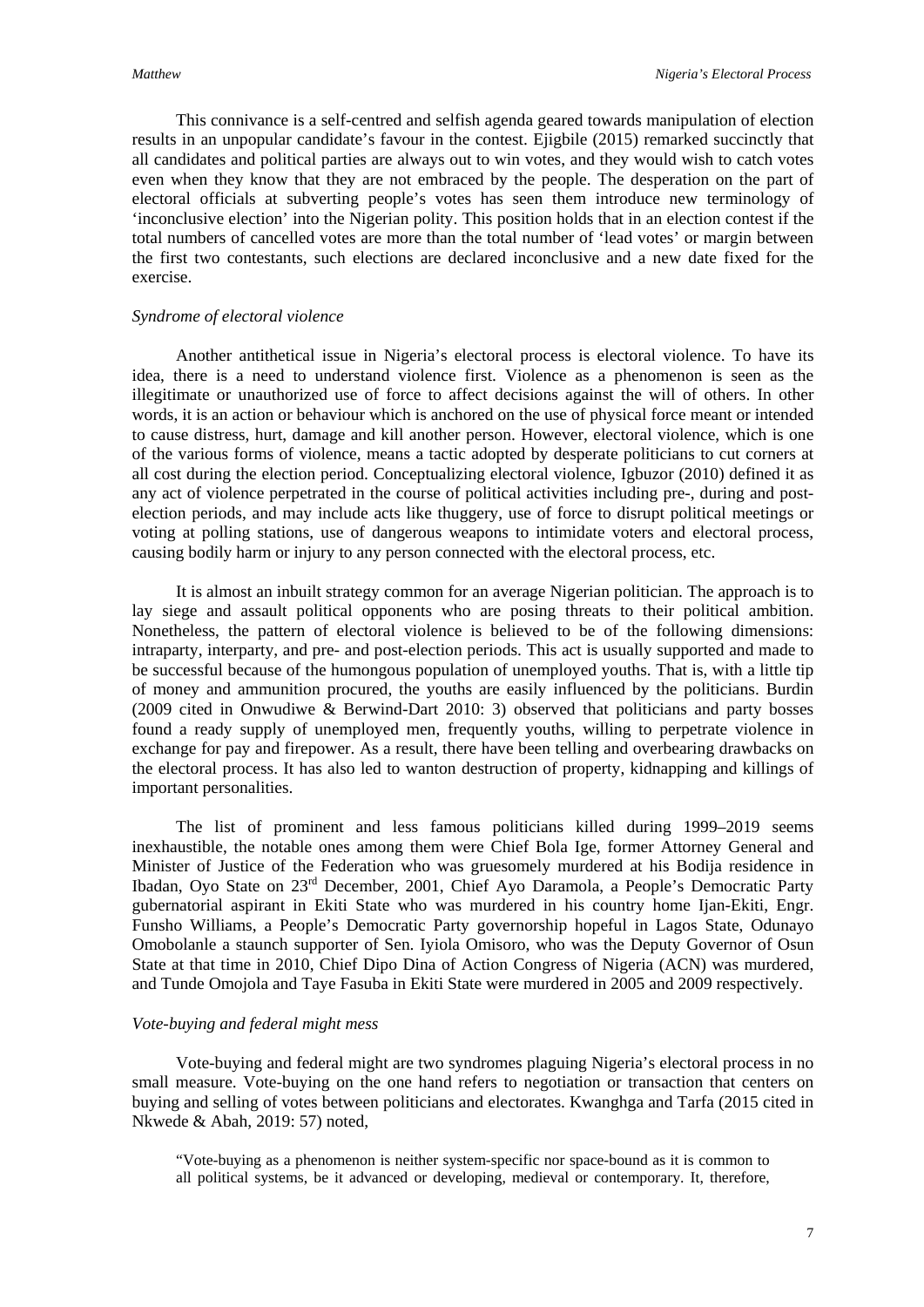exists in all regions and climes and differs in magnitude and manifestations from one polity to the other".

Though the ugly trend has been existing in the system for long, it is not as sophisticated as being witnessed now. It was in abeyance and after a long absence it recently found its way back into the electoral system during the  $27<sup>th</sup>$  November, 2016 governorship election in Ondo State where parties were offering as high as 3,000 naira per voter. Ever since then, it has been the normal practice in the subsequent elections throughout the nation. For instance, in the  $14<sup>th</sup>$  July 2018 governorship election in Ekiti State, the amount offered was up to 5,000 naira by some of the parties involved. However, the  $10<sup>th</sup>$  October, 2020 governorship election in Ondo State saw parties offering voters 5,000, 7,000 and 10,000 naira respectively. According to Aisha Abdullahi, Cochair, Yiaga Africa 2020 Ondo Election Observation Mission, the Ondo State governorship election was marred with vote-buying. She further asserted that there were reports of vote-buying from Akure South, Ose, Ondo West, Ilaje and Akure North with the secrecy of the ballot compromised (*Dailypost,* 11 October 2020). Nweke and Abah (2015: 59) noted,

"Vote-buying during elections is not peculiar to Nigeria or new in the nation's democratic process, the practice has in recent times become a significant tool of securing political power as witnessed in the Edo State gubernatorial election and widely witnessed in the July 14, 2018, Ekiti State governorship polls. Howbeit, the magnitude of vote-buying and selling in the 2018 Ekiti State election was too glaring to the extent that both local and international observers decried that such bizarre engagement has never been experienced in the Nigerian electoral trajectory".

This is not peculiar to any particular party. The highest bidder among the parties usually has an edge over other contesting parties. Apart from the foregoing, the rationale behind this strategy stems from the fact that a huge number of electorates in Nigeria are poor and vulnerable. Therefore, it becomes easy for politicians to offer incentives in exchange for their votes. Kramon (2011) argued that vote-buying signals a willingness and capacity to deliver small private goods which tend to be more highly valued by poor voters. However, a closer look at politics and polity in Nigeria shows that ever since the introduction of Card Reader Machines (CRMs) and other related technologies, politicians have since moved from the era of election rigging and embraced the new strategy which is vote-buying during election.

Federal might on the other hand, depicts a situation whereby a preferred or anointed candidate among the contestants is lorded by the presidency of the rest of the party and the people. In other words, such candidates are backed by the federal government at the expense of people's wish. This act is done at the primary election and perpetrated during the general elections. It is worth stressing that it has been unfolding for a while but has just been redefined over time. For instance, in 2007 party governorship primary of Peoples Democratic Party (PDP), Engr. Segun Oni who came third was given the nod as the party's flag bearer at the expense of first and runners up candidates. It panned out as a result of the special interest of then President Olusegun Obasanjo in the candidacy of Segun Oni.

In the 2018 gubernatorial primary election of All Progressive Party (APC), it was the federal might that unfolded and favoured the emergence of Kayode Fayemi as All Progressive Congress (APC) flag bearer. With about four months to the election, he was serving as Minister of Mines and Steel in President Muhammadu Buhari's cabinet. As soon as his intention was made known, he was given every apparatus needed to make him defeat more than twenty other aspirants vying on the platform of the party. Astonishingly, the federal might syndrome which was propagated by the federal government to meddle in the election of who became the governor of Ekiti State, has now been redefined and introduced at the state level by beneficial of the idea, Kayode Fayemi. The governor of Ekiti State single-handedly picked all the assembly members in Ekiti without having to scale the hurdle of All Progressive Party (APC) primaries in preparation for the general elections of 2019. It is obvious that this ugly trend may skyrocket and duplicate in many states in 2023.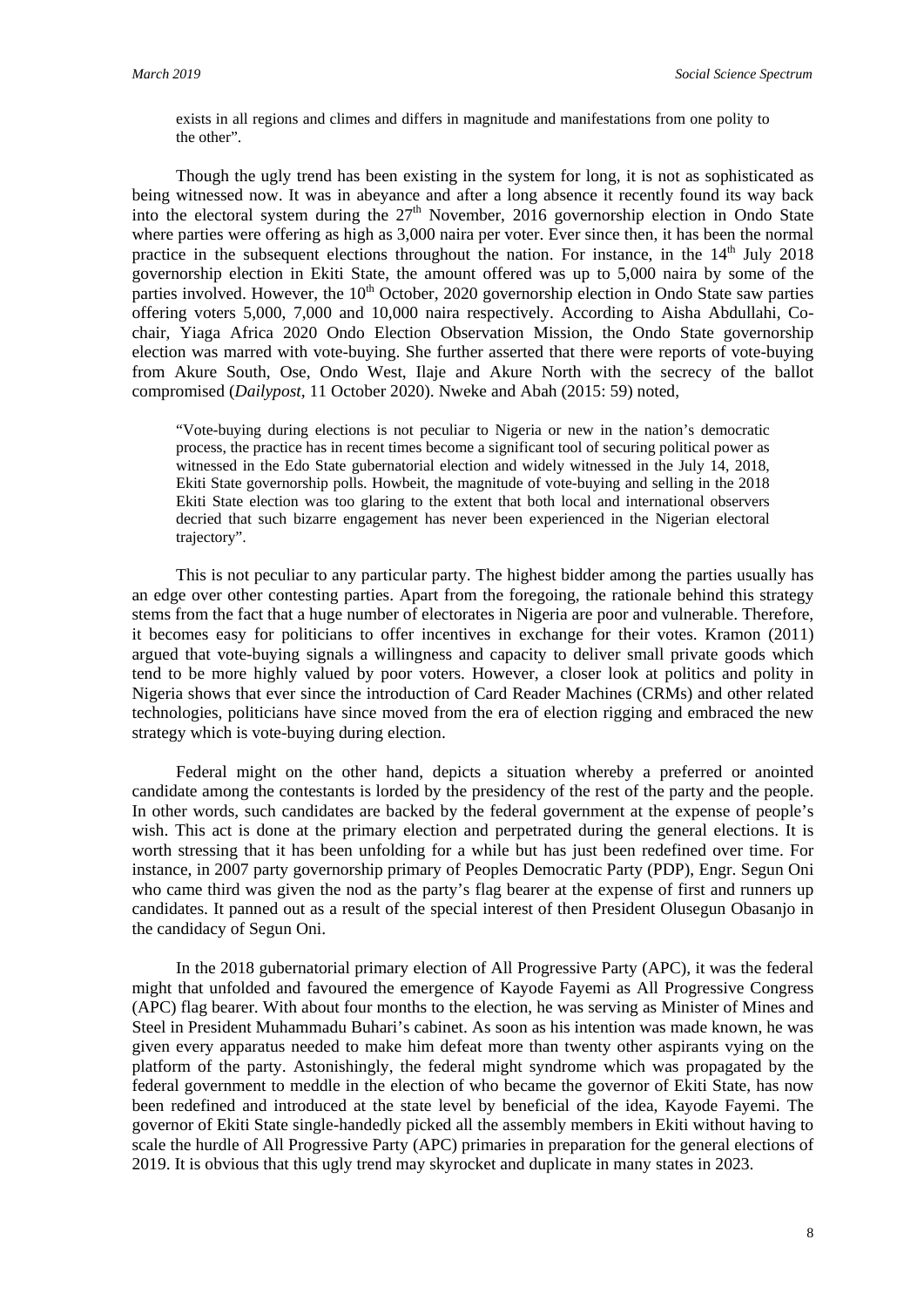# **V. Potential Ways of Improving the Electoral Process**

Based on the study, issues like corruption, electoral malpractices, electoral violence, votebuying and federal might, posed danger to the electoral process and dysfunction to the democratic consolidation in the country. However, to stem this tide in the system, the following are potential drives needed.

- 1. Though the Electoral Act, 2010 recognizes the independence of the INEC, it exists in principle alone and not in practice. And if the bull must be taken by the horn, the electoral body has to be detached from the caprices of the executive arm of government. For instance, the appointment of the Commission's chairman is largely the prerogative of the President. It should be done conventionally in that the next or the most senior officer within the Commission should assume the position whenever there is a vacancy. In other words, the appointment shouldn't be from outside but from within it.
- 2. A substantive issue that also needs addressing is the electoral violence. It is lucent that this attitude is common among youths but doesn't exempt the elderly either. However, going by the fact that more than 60 per cent of the youths and a sizeable number of them are unemployed which invariably makes them tools in the hands of politicians, especially during the electioneering period. One way which seems feasible for curtailing this is for the government to concentrate more on its Social Investment Programme (SIP). It should also engage the youths in profitable ventures through entrepreneurial skills that are capable of solving their predicament.
- 3. On tackling corruption and vote-buying syndromes in the electoral cycle, the National Orientation Agency (NOA) has to raise its bar of orientation in this regard. It should sensitize the general public on the need to be upright when it comes to electing representatives. This can be done by organizing political awareness, symposiums, lectures and workshops targeted at espousing the danger inherent in engaging in such acts.

# **VI. Conclusion**

Democracy is an index for development in an egalitarian society. There exists a nexus between democracy and development, and democracy presupposes development in a society. The electoral process is the mainstay on which democracy flourishes. However, some nefarious issues are capable of undermining the process in Nigeria. This study indicates that perennial and novel complications like corruption, electoral malpractices, electoral violence syndrome, vote-buying and federal might are not only drawbacks for the electoral process but also antithetical to the development of the country. Therefore, the electoral process as a force in any society has to be a pillar that is established on tenets capable of standing the test of the complications discussed.

# **References**

- Adesote, S. A., & Abimbola, J. O. (2012). Corruption and national development in Nigeria's fourth republic: A historical discourse. *Journal of Sustainable Development in Africa, 14*(7), 81-98.
- Allafrica. (2019). Nigeria: Electoral corruption worst form of corruption. Available at [https://allafrica.com/](https://allafrica.com/%20stories/)  [stories/2](https://allafrica.com/%20stories/)01904170038.html. Retrieved 4 April, 2020.
- Amadu, K. (1989). *Election contest: Candidate's companion*. Ibadan: Spectrum Book Limited.
- Dike, Y. E. (2003). *Nigeria and the politics of unreason: A study of the Obasanjo regime*. London: Adoms and Abbey Publishers.
- Ejigbile, O.S. (2015). Threat that electoral malpractice pose on the innocents. A paper delivered at the INEC stakeholder forum organized in Lagos, from March 2nd to 4th.

Electoral Act. (2010). *Federal Republic of Nigeria*. Official Gazette published by the Federal Printer. Lagos. Igbuzor, O. (2010). *Electoral violence in Nigeria*. Asaba: Action Aid Nigeria.

INEC Nigeria. (2019). INEC websit[e http://www.inecnigeria.org/home/inec-history/](http://www.inecnigeria.org/home/inec-history/) Retrieved 2 April, 2020.